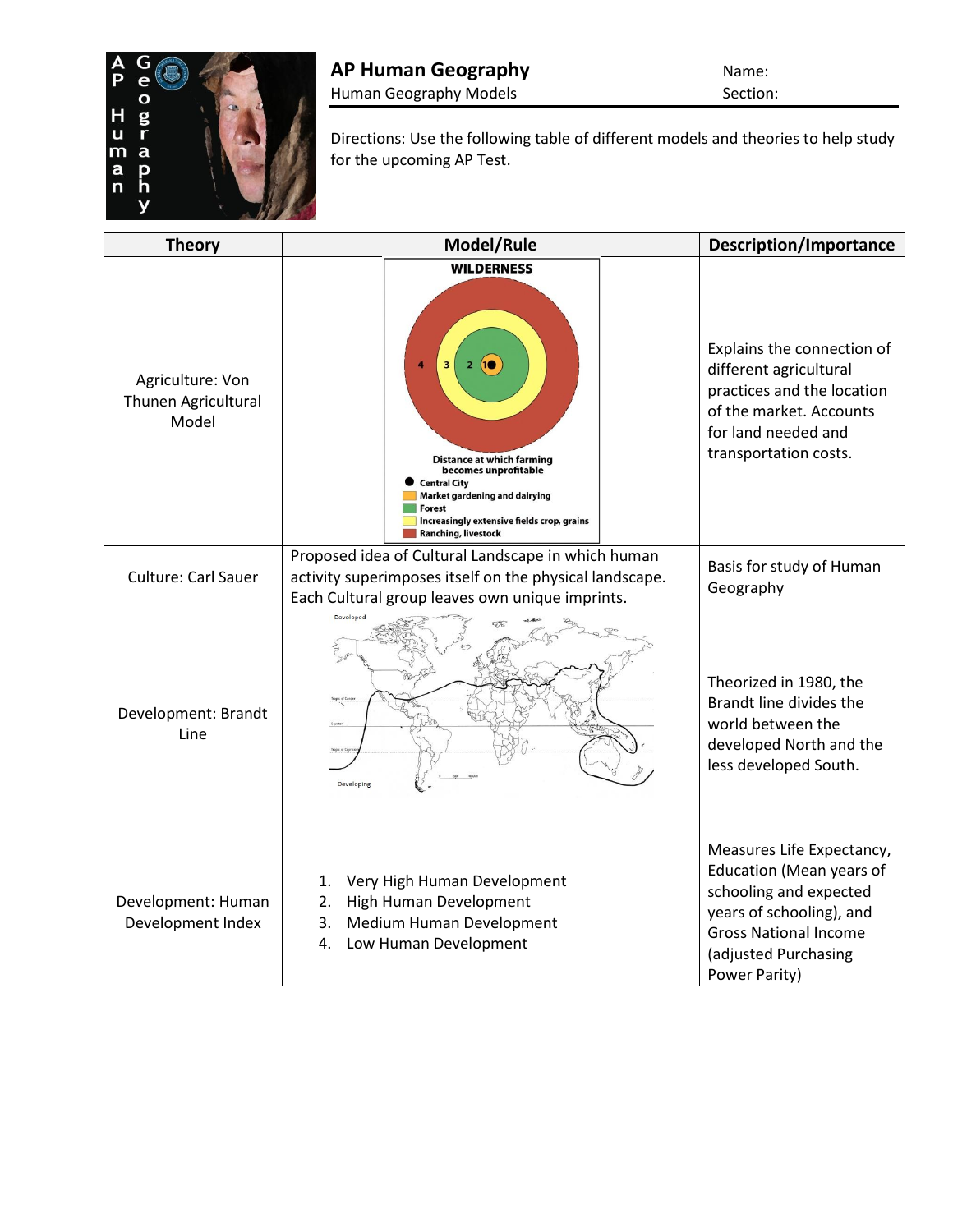| Development: Losch<br>Model of Profitability               | DIAGRAMMATIC REPRESENTATION OF ECONOMIC<br><b>INFLUENCE ON BUSINESS LOCATION</b><br>Price<br>Zone of profitability<br>Space                                                                                                                                                                                                                                                                                                                                                           | Manufacturing plants<br>choose locations where<br>they can maximize profit.                                                                                                                                |
|------------------------------------------------------------|---------------------------------------------------------------------------------------------------------------------------------------------------------------------------------------------------------------------------------------------------------------------------------------------------------------------------------------------------------------------------------------------------------------------------------------------------------------------------------------|------------------------------------------------------------------------------------------------------------------------------------------------------------------------------------------------------------|
| Development: Rostow<br>Levels of Development               | <b>HIGH MASS<br/>CONSUMPTIOI</b><br>nvestment in manufacturing<br>peeds 10 percent of nations<br>conomic, and politica<br>stopment of wide<br>industrial and<br>comparativ<br><b>Imercial base</b><br>advantages ir<br>nfrastructure (road)<br>aliways, etc.) and<br>TAKE-OFF<br>mergence o<br>Development of a<br>hufacturing secto<br><b>RECONDITION</b><br>FOR TAKE-OFF<br><b>Transition triggered</b><br>triculture a<br><b>FRADITIONAL</b><br>SOCIETY<br><b>Jmited technolog</b> | 5 Stages of Economic<br>Development<br>1. Traditional Society<br>2. Pre-conditions to Take-<br>off (Primary Sector)<br>3. Take-off (industry)<br>4. Maturity<br>5. High Mass Consumption                   |
| Development:<br>Wallerstein World<br><b>Systems Theory</b> | <b>High Profit Value-Added Goods</b><br>Semi-<br><b>Periphery</b><br><b>Core</b><br><b>Periphery</b><br><b>Low-Wage Labor &amp; Raw Materials</b>                                                                                                                                                                                                                                                                                                                                     | Theorizes the world as a<br>unified economic system<br>in which different<br>countries have different<br>roles and depend on one<br>another. Divides world<br>into Core, Periphery, and<br>semi-periphery. |
| Industry/Services:<br>Clark's Industrial<br>Sectors        | Primary: Extractive of resources<br>$\overline{\phantom{a}}$<br>Secondary: Factories and industry<br>$\overline{\phantom{a}}$<br><b>Tertiary: Services</b><br>$\overline{\phantom{a}}$<br>Quaternary: An activity that engages in the<br>collection, processing, and manipulation of<br>information.<br>Quinary: An activity that involves a managerial or<br>control-function associated with decision-making in<br>large corporations or high government officials.                 | Division of labor into<br>different sectors and<br>responsibilities.                                                                                                                                       |
| Industry/Services:<br>Weber's Least Cost<br>Model          | 5 miles<br>10 Mile Rd.<br>10 Mile Rd<br>6 miles<br>Rail Juncture                                                                                                                                                                                                                                                                                                                                                                                                                      | Explains the relationship of<br>cost of transporting<br>materials between bulk-<br>gaining and bulk-reducing<br>industries with centers of<br>production and the<br>distance to markets.                   |
| Migration:<br>Ravenstein's Laws of<br>Migration            | Most migration is over short distances<br>1.<br>Migration occurs in steps<br>2.<br>Long-range migrants usually move to urban areas<br>3.<br>Each migration produces a movement in the<br>4.<br>opposite direction<br>Rural dwellers are more migratory than urban<br>5.<br>dwellers                                                                                                                                                                                                   | Explains the processes of<br>world migration.                                                                                                                                                              |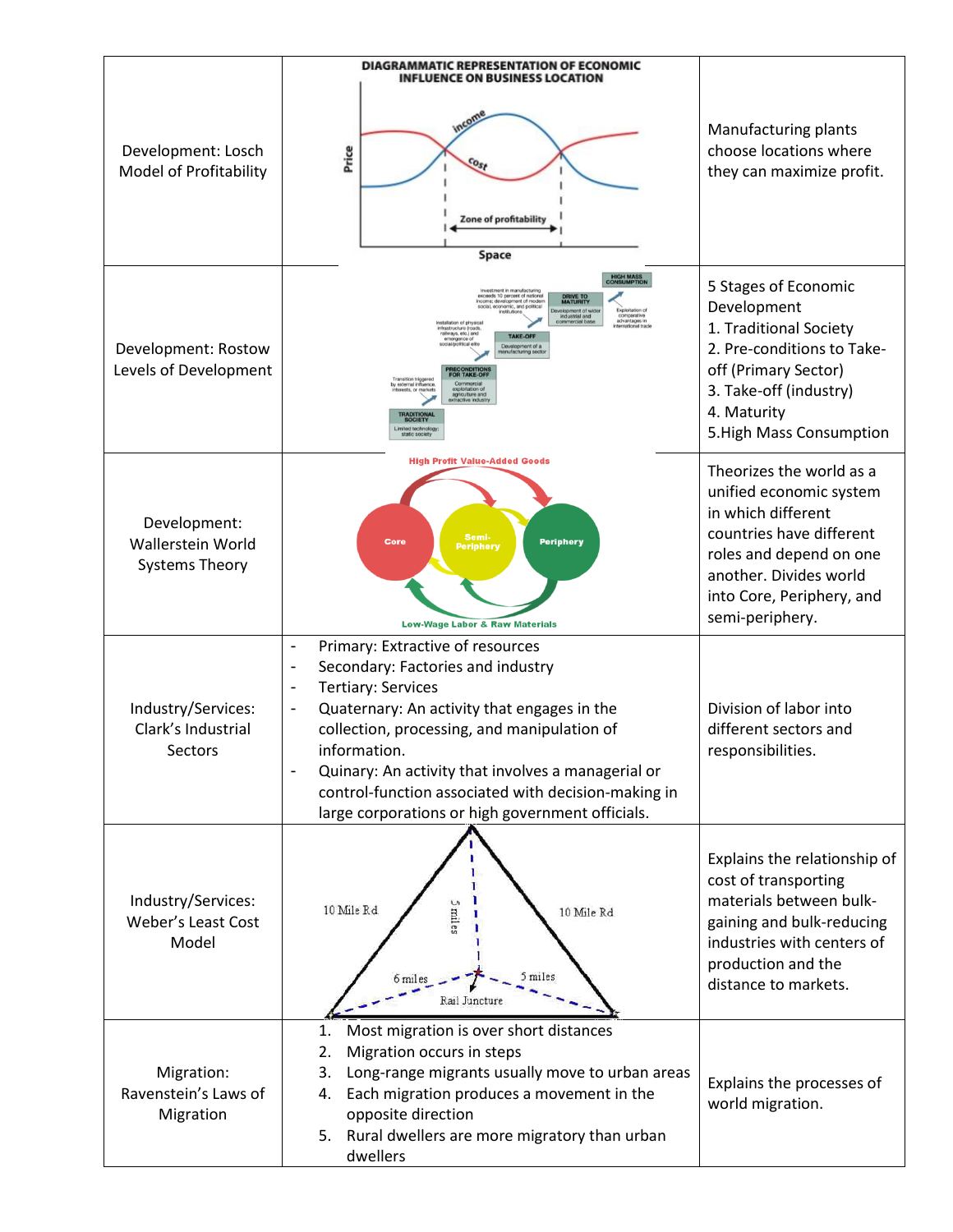| Political: Evolution of<br><b>Boundaries</b>           | Within their own country females are more<br>6.<br>migratory than males, but males are more<br>migratory over long distances<br>Most migrants are adults<br>7.<br>Large towns grow more by migration than by<br>8.<br>natural increase<br>Migration increases with economic development<br>9.<br>10. Migration is mostly due to economic causes<br>1. Antecedent,- drawn before populated<br>2. Superimposed- Does not take into account existing<br>ethnic groups | Proposed by Richard<br>Hartshorne                                                                                                                         |
|--------------------------------------------------------|--------------------------------------------------------------------------------------------------------------------------------------------------------------------------------------------------------------------------------------------------------------------------------------------------------------------------------------------------------------------------------------------------------------------------------------------------------------------|-----------------------------------------------------------------------------------------------------------------------------------------------------------|
|                                                        | 3. Subsequent - Drawn after populated<br>4. Relict                                                                                                                                                                                                                                                                                                                                                                                                                 |                                                                                                                                                           |
| <b>Political: Territorial</b><br>Morphology            | Perforated<br>Compact<br>Fragmented<br>Prorupt<br><b>Elongated</b>                                                                                                                                                                                                                                                                                                                                                                                                 | Divides states into five<br>different categories.<br>1. Compact<br>2.<br>Prorupt<br>3.<br>Elongated<br>Fragmented<br>4.<br>5.<br>Perforated               |
| Population:<br>Demographic<br><b>Transition Model</b>  | Rates per 1000<br>30<br>Population<br><b>Birth Rate</b><br>Growlh<br>20<br><b>Death Rate</b><br>10<br>Stage 4<br>Stage 3<br>Stage 1<br><b>Stage 2</b><br>Years                                                                                                                                                                                                                                                                                                     | Explains the connection<br>between development and<br>the changes in the Birth<br>Rate, Death Rate, and<br>Population growth.                             |
| Population:<br><b>Malthusian Theory</b>                | 1. Food grows Arithmetically<br>2. Population grows Exponentially<br>3. Population Checks<br>- Positive Checks<br>- Negative Checks                                                                                                                                                                                                                                                                                                                                | Explains the population<br>growth and the impacts it<br>has on over-population                                                                            |
|                                                        | <b>Africa</b>                                                                                                                                                                                                                                                                                                                                                                                                                                                      |                                                                                                                                                           |
| <b>Urbanization: African</b><br><b>Model of Cities</b> | Core<br>Commercial<br>residential<br>Residential/Density<br>Indigenous/high<br>Mixed/intermediate<br><b>Elite/low</b><br>Shanties<br>/villages<br>Government sector                                                                                                                                                                                                                                                                                                | Designed much like the<br>concentric zone model<br>with rings extending from<br>the commercial center,<br>with slum-like settlements<br>on the periphery. |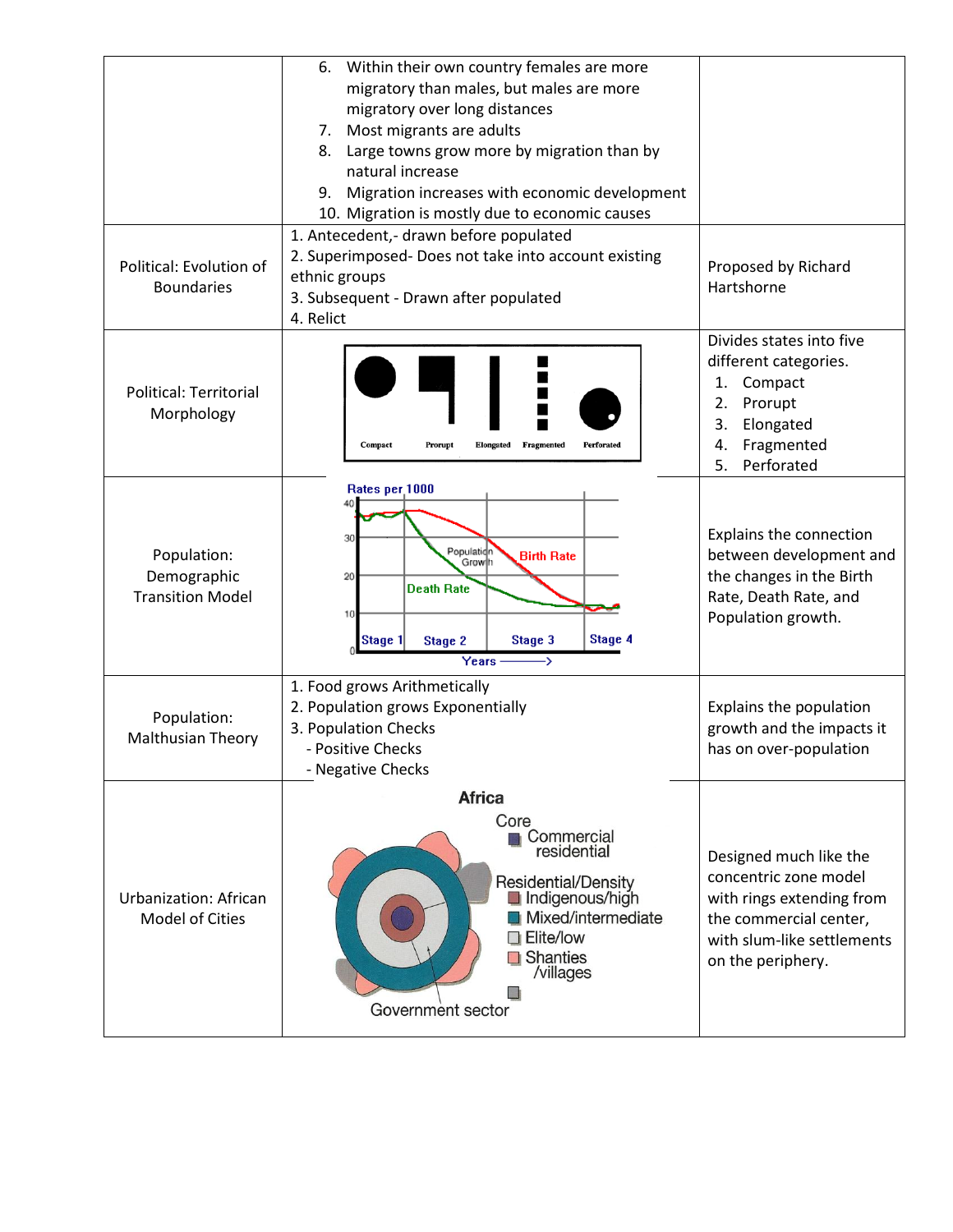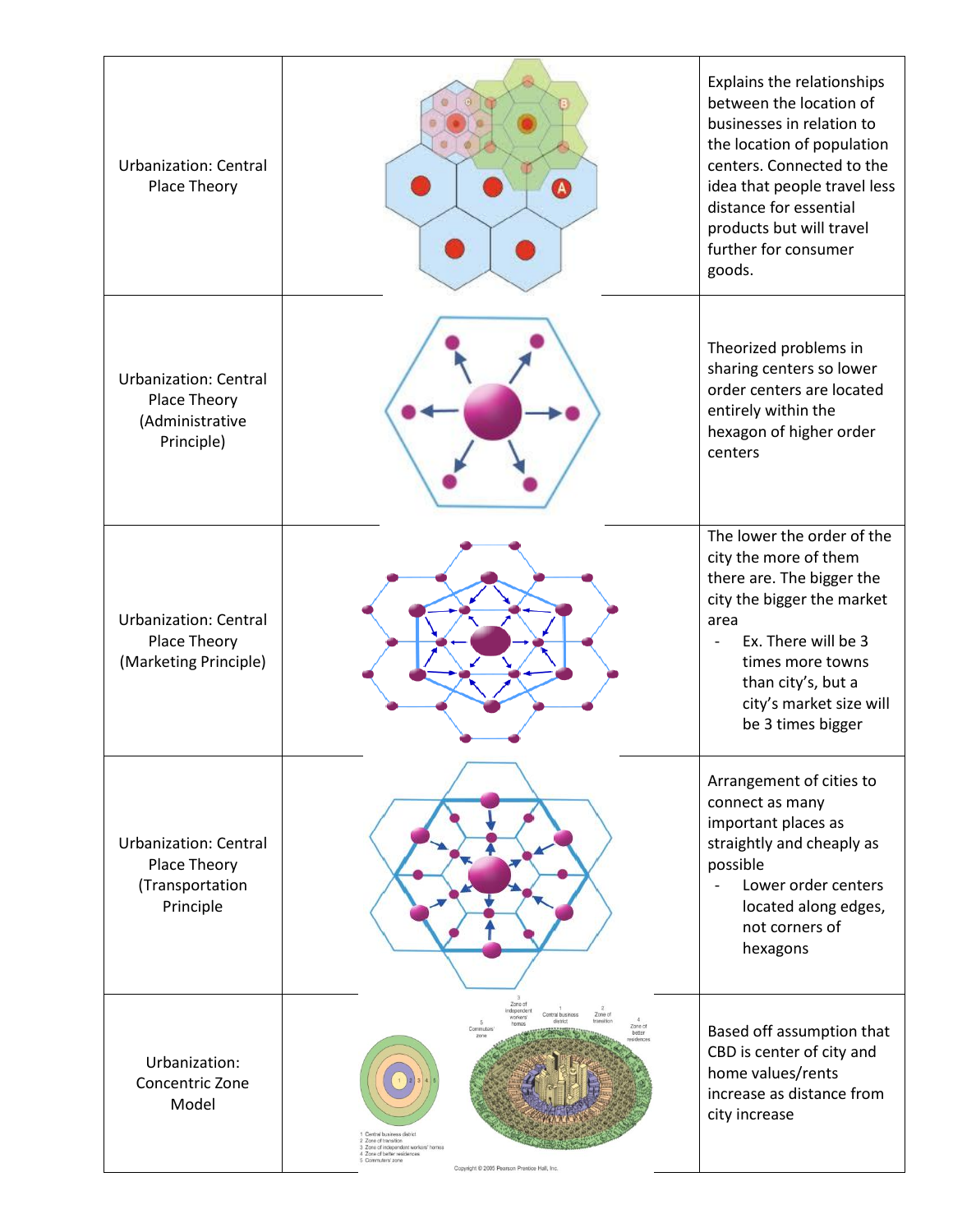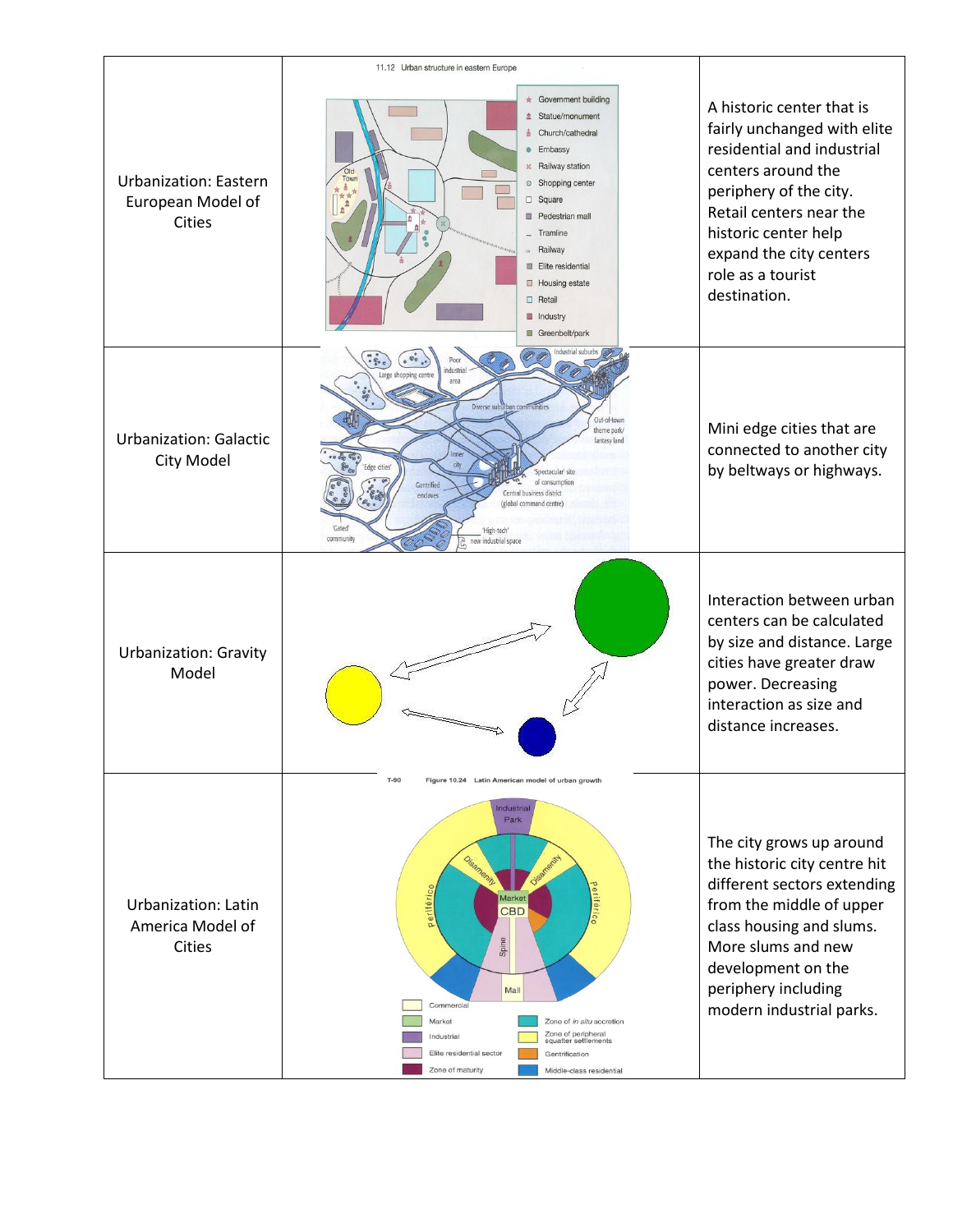| <b>Urbanization: Multiple</b><br>Nuclei Model        | Wholesale<br>edium-clas<br>light manufacturin<br>Central business district<br>Wholesale, light manufacturing<br>6 Heavy manufacturing<br>3 Low-class residential<br>Outlying business district<br>district<br>Medium-class residential<br><b>B</b> Residential suburb<br>ligh-clas<br>High-class residential<br>Industrial suburb<br>Copyright C 2005 Pearson Prentice Hall, Inc. | Accounts for the growing<br>importance of cars and<br>commuting. Creation of<br>different nuclei that<br>support each other                                          |
|------------------------------------------------------|-----------------------------------------------------------------------------------------------------------------------------------------------------------------------------------------------------------------------------------------------------------------------------------------------------------------------------------------------------------------------------------|----------------------------------------------------------------------------------------------------------------------------------------------------------------------|
| Urbanization:<br>Peripheral Model                    | 1. Central City<br>2. Suburban Residential Area<br>3. Shopping Mall<br>4. Industrial District<br>5. Office Park<br>6. Service Center<br>7. Airport Complex<br>8. Combined Employment 8<br>Shopping Center<br>Copyright @ 2005 Pearson Prentice Hall, Inc.                                                                                                                         | Urban areas consisting of<br>an inner city surrounded<br>by large suburban<br>residential and business<br>areas tied together by a<br>beltway or ring road.          |
| <b>Urbanization: Primate</b><br>City Rule            | The Largest city is more than twice as large as the<br>next city in terms of importance and population.                                                                                                                                                                                                                                                                           | Used to explain the<br>relationship between cities<br>where one is<br>disproportionally larger.                                                                      |
| <b>Urbanization: Rank-</b><br>Size Rule              | Rank 1 - Largest City<br>Rank $2 - \frac{1}{2}$ the number of people as Rank 1 city<br>Rank $3 - 1/3$ the number of people as Rank 1 city<br>Rank $4 - \frac{1}{4}$ the number of people as Rank 1 city<br>Rank $5 - 1/5$ the number of people as Rank 1 city                                                                                                                     | If all cities in a country are<br>placed in order from the<br>largest to the smallest,<br>each one will have a<br>population half the size of<br>the preceding city. |
| urbanization: Sector<br>Model                        | Central business<br>Middle-class<br>Central business district<br>2. Transportation and industry<br>Low-class residential<br>3. Low-class residential<br>4. Middle-class residential<br>Transportation and industry<br>5. High-class residential<br>Copyright C 2005 Pearson Prentice Hall, Inc.                                                                                   | Different areas attract<br>different activities by<br>chance of environmental<br>factors. Different sectors<br>grow out in wedge shaped<br>areas away from CBD       |
|                                                      | <b>Southeast Asian city</b>                                                                                                                                                                                                                                                                                                                                                       |                                                                                                                                                                      |
| Urbanization:<br>Southeast Model of<br><b>Cities</b> | Industrial estate<br>Commercial cores<br>Chinese<br>Market gardening<br>Indian<br>a B<br><b>Western</b><br>Residential zones<br>$\blacksquare$ Elite<br>Port<br>Mixed<br>$\Box$ New suburb<br>Government<br>$\Box$ Squatters                                                                                                                                                      | Centered around a port<br>with sectors of Chinese,<br>Indian, and Western<br>zones. Division between<br>elites, squatter<br>settlements and new<br>industry.         |